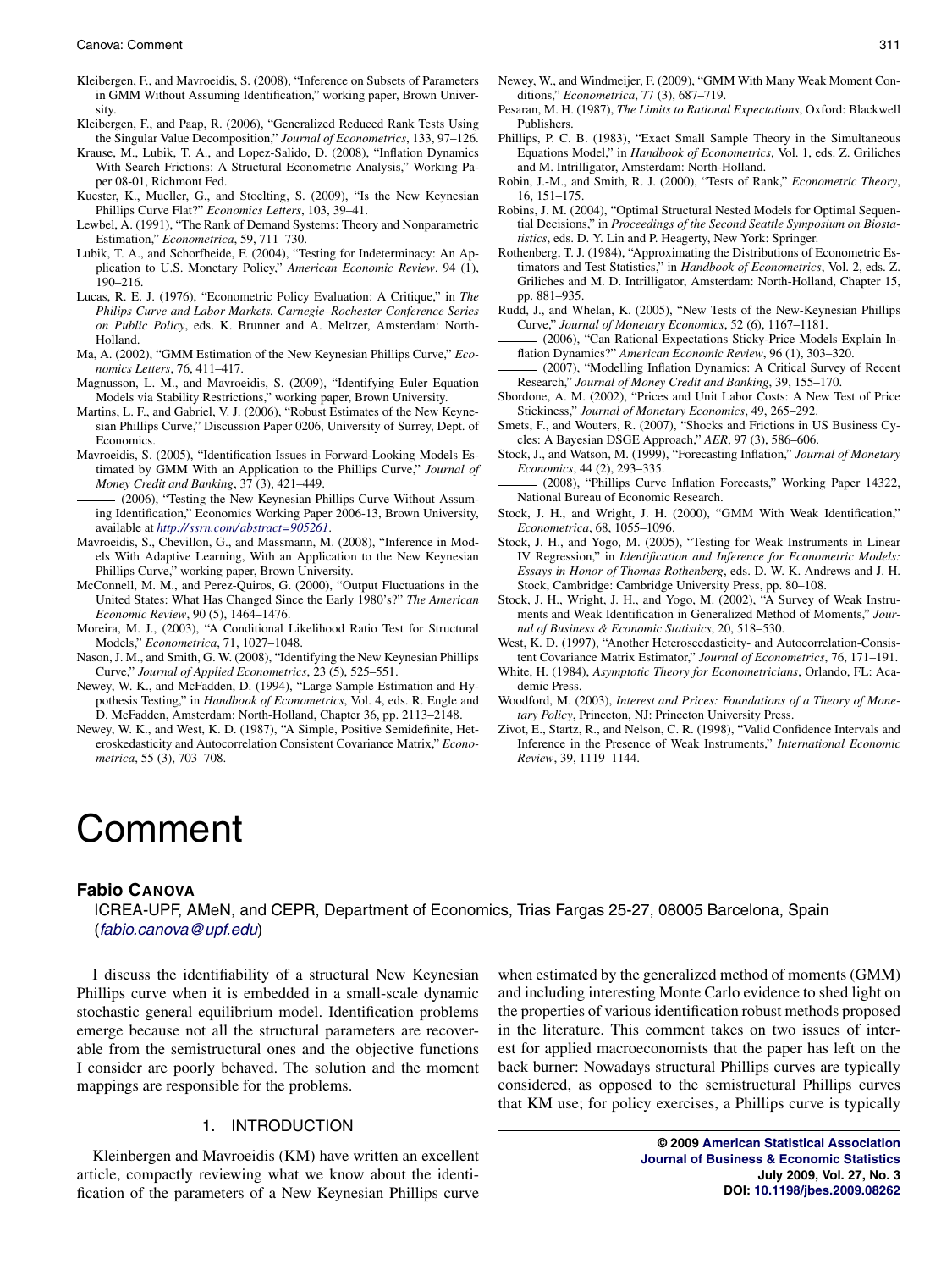<span id="page-1-0"></span>312 Journal of Business & Economic Statistics, July 2009

embedded into a small- or medium-scale general equilibrium (DSGE) model. Therefore, the identification of its parameters requires a system-wide rather than a single equation perspective.

To discuss these issues I will first write a canonical smallscale structural model that constitutes the backbone of those medium-scale models currently used in policy institutions for forecasting and policy evaluation. I will then discuss the difference between the structural and the semistructural versions of such a model and examine the identification of the parameters when impulse responses or likelihood-based methods are used to construct the objective function.

I want to stress that this comment is concerned with population identification problems. That is, the problems I highlight are intrinsic to the theory rather than specific to a dataset or a sample. Their solutions therefore require alterations of the theory rather than the acquisition of better or longer datasets and/or a careful selection of objective functions to be optimized.

## 2. A PROTOTYPE SMALL–SCALE NEW KEYNESIAN MODEL

The baseline model I consider has log-linearized optimality conditions of the form:

$$
y_t = \frac{h}{1+h} y_{t-1} + \frac{1}{1+h} E_t y_{t+1}
$$
  
+ 
$$
\frac{1}{\phi} (i_t - E_t \pi_{t+1}) + v_{1t},
$$
 (1)

$$
\pi_t = \frac{\omega}{1 + \omega\beta}\pi_{t-1} + \frac{\beta}{1 + \omega\beta}E_t\pi_{t+1} + \frac{(\phi + \nu)(1 - \zeta\beta)(1 - \zeta)}{(1 + \omega\beta)\zeta}y_t + v_{2t},
$$
\n(2)

$$
i_{t} = \lambda_{r} i_{t-1} + (1 - \lambda_{r}) (\lambda_{\pi} \pi_{t-1} + \lambda_{y} y_{t-1}) + v_{3t},
$$
 (3)

where *h* is the degree of habit persistence,  $\phi$  the relative risk aversion coefficient, *β* the discount factor, *ω* the degree of price indexation, *ζ* the degree of price stickiness, *ν* the elasticity of labor supply, while  $\lambda_r$ ,  $\lambda_\pi$ ,  $\lambda_\gamma$  are monetary policy parameters.  $v_{1t}$  and  $v_{2t}$  are AR(1) processes with parameters  $\rho_1$ ,  $\rho_2$ , while  $v_{3t}$  is iid. The variances of the shocks are denoted by  $\sigma_i^2$ ,  $i = 1, 2, 3$ . Equation (1) is a log-linearized Euler condition; the second is a version of a New Keynesian Phillips curve obtained by log-linearizing the optimal pricing decision around a zero steady state inflation; and the third is a policy rule. The model has 14 structural parameters:  $\theta_1$  = *(h, φ, β, ω, ν, ζ, λ<sub>r</sub>, λ<sub>π</sub>, λ<sub>y</sub>)* are economic parameters and  $θ_2$  =  $(\sigma_1^2, \sigma_2^2, \sigma_3^2, \rho_1, \rho_2)$  are auxiliary parameters. While the specification is rather standard, two features of  $(1)$ – $(3)$  are worth discussing. First, the policy rule is backward looking—this allows us to name  $v_{3t}$  as a monetary policy innovation. Second, there is habit in consumption, a feature typically absent from basic versions of the theory, but always included in the larger-scale structures.

The semistructural version of the model eschews the crossequation restrictions that the theory imposes on the coefficients and is of the form:

$$
y_t = a_1 y_{t-1} + a_2 E_t y_{t+1} + a_3 (i_t - E_t \pi_{t+1}) + v_{1t}, \qquad (4)
$$

$$
\pi_t = a_4 \pi_{t-1} + a_5 E_t \pi_{t+1} + a_6 y_t + v_{2t}, \tag{5}
$$

$$
i_t = a_7 i_{t-1} + a_8 \pi_{t-1} + a_9 y_{t-1} + v_{3t}.
$$
 (6)

Note that (5) corresponds to the specification used by KM. This version of the model also has 14 parameters,  $\alpha = (a_1, \ldots, a_9)$ and  $\theta_2 = (\sigma_1^2, \sigma_2^2, \sigma_3^2, \rho_1, \rho_2)$  but, following the logic of rank and order conditions, one can see that even when all the parameters of (4)–(6) are identifiable it is impossible to recover all the  $\theta_1$  from estimates of the  $a$ 's— $\zeta$  and  $\nu$  enter multiplicatively and only in the slope parameter  $a_6$ , while  $a_1$  and  $a_2$  contain information only about *h*. Hence, conditioning on a model where variables are expressed in deviation from the steady state and absent external information, it is impossible to examine the structural determinants of the slope of the Phillips curve and, consequently, back out estimates of the frequency of price adjustments,  $\zeta$ . To solve this problem it is necessary to specify additional equations that allow the elasticity of labor supply *ν* to be identifiable. For example, one could solve the model around a flexible price equilibrium rather than the steady state and add the definition of flexible output to the system of equations.

#### 3. MAPPING THE SEMISTRUCTURAL MODEL INTO A POPULATION OBJECTIVE FUNCTION

Local identification of the parameters of the model (4)–(6) requires that the objective function have a unique extremum in correspondence with the true parameter vector; that the Hessian of the objective function be of full rank in the neighborhood of the true parameter vector; and that the curvature of the objective function in the neighborhood of the true parameter vector be sufficient to translate the objective function information into parameters information.

Absent the first condition, models with different theoretical features may be observationally equivalent given a particular objective function (see Sargent [1978;](#page-4-0) Kennan [1988;](#page-4-0) Neely, Roy, and Whiteman [2001;](#page-4-0) Kim [2003;](#page-4-0) Beyer and Farmer [2004;](#page-4-0) and Canova and Sala [2006;](#page-4-0) among others). Clearly, observational equivalence crucially depends on the selected objective function. The second condition ensures that under-identification of pathologies where the objective function is insensitive to variations in one or more parameters (see Choi and Phillips [1992](#page-4-0) and Canova and Sala 2009) will be absent. For example, the belief that the discount factor  $\beta$  is hard to estimate with cyclical data in a real business cycle model can be formalized by showing that the rank of the Hessian of the objective function is deficient for any true *β* ∈ [0*.*96*,* 0*.*9999].

The first two conditions rule out somewhat extreme kinds of identification pathologies. The third safeguards against more subtle weak and partial identification problems. Deficiencies in the curvature of the objective function in the neighborhood of the true parameter vector imply that parameter changes only marginally affect the objective function—it is either nearly flat in some dimensions (weak identification) or displays ridges (partial identification).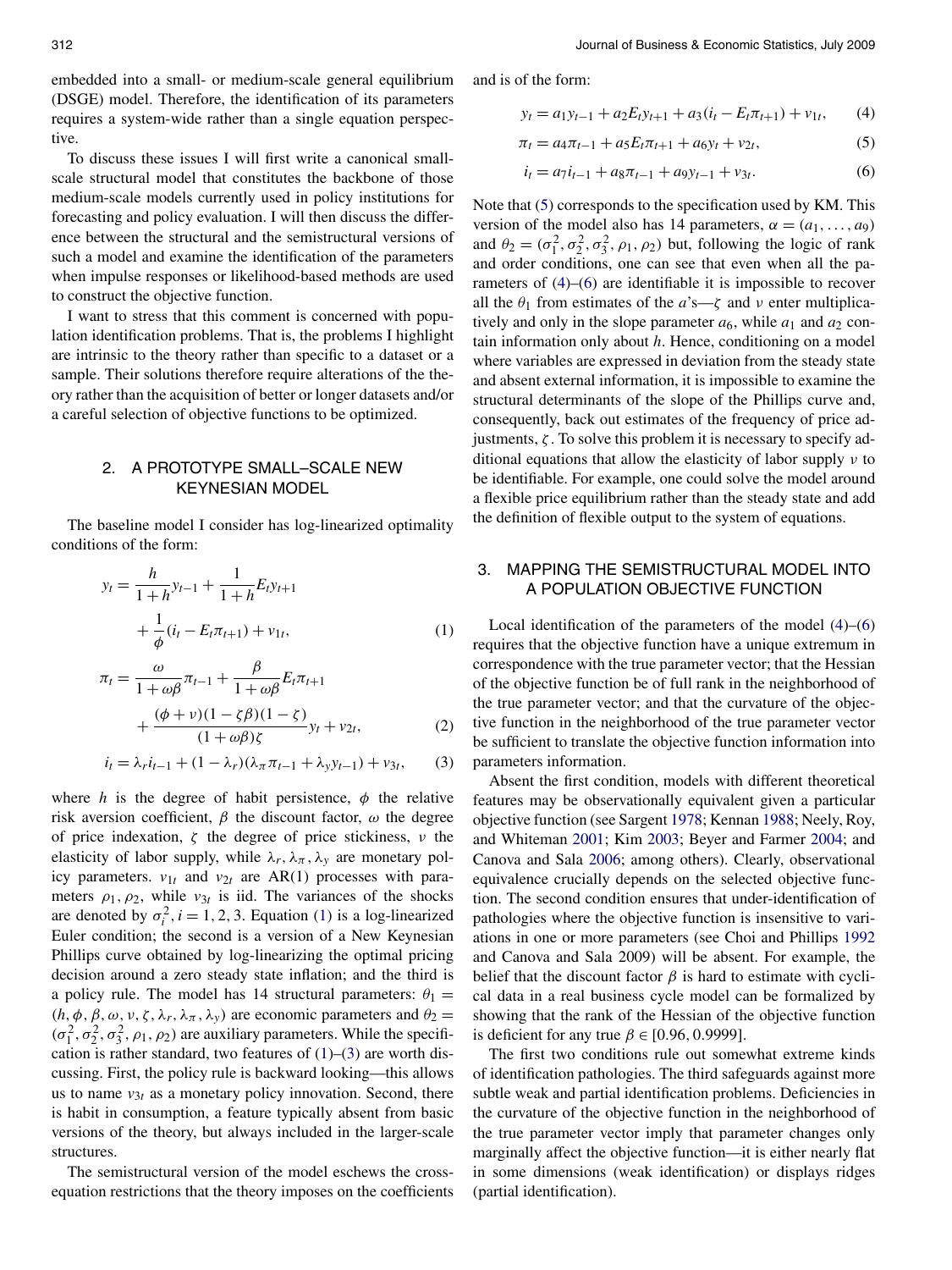<span id="page-2-0"></span>The mapping from the parameters of the model [\(4\)](#page-1-0)–[\(6\)](#page-1-0) to a given objective function may fail to meet these three necessary criteria for identification because three types of transformations are needed to go from the former to the latter. First, the model needs to be solved—this involves a nonlinear and typically numerical transformation. Second, some sufficient statistic (unconditional moments or impulse responses) is computed to summarize the informational content of the solution—this is another nonlinear transformation. Third, an objective function expressing the distance between model-based and actual summary statistics is constructed—this can be a highly nonlinear transformation if, for example, one compares turning points of economic activity. When likelihood-based methods are used, the last two steps are combined and the VAR(1) solution is used directly to construct the likelihood or the kernel of the posterior. When some variables appearing in the solution are omitted because, for example, they are unobservable, the solution for the observables is an ARMA $(\infty, \infty)$  (see Canova [2007\)](#page-4-0) so one extra nonlinear transformation is needed.

It is difficult to study in theory how these nonlinear transformations repackage the information contained in the parameters. However, one can use graphical and exploratory analyses to detect problems. To compare my conclusions with those of KM, I will focus attention solely on the identification of  $a_4$ ,  $a_5$ , and  $a<sub>6</sub>$ , which give us information about the structural parameters  $\beta$ ,  $\omega$  and, given estimates of  $a_3$ , about the conglomerate of *ζ* and *ν*. To make the discussion concrete, I choose the true parameter vector *θ* to be  $β = 0.985, φ = 2.0, ν = 1.0, ζ =$ 0*.*68*,*  $\omega = 0.70$ *,*  $h = 0.85$ *,*  $\rho_r = 0.2$ *,*  $\rho_y = 1.1$ *,*  $\rho_\pi = 1.5$ *,*  $\rho_1 =$  $0.65, \rho_2 = 0.65, \sigma_1 = 0.003, \sigma_2 = 0.002, \sigma_3 = 0.001$ , in line with the estimates of Rabanal and Rubio-Ramirez [\(2005\)](#page-4-0). These values imply that  $a_4 = 0.4143$ ,  $a_5 = 0.5830$ ,  $a_6 = 0.2759$ are the true values of the parameters of interest.

I consider three objective functions: one measures the distance of responses to monetary policy shocks—twenty equally weighted responses of the three variables are used; the second is the likelihood function, constructed under normality of the disturbances; the third is the kernel of the posterior, obtained using informative priors for the structural parameters entering  $a_4$ ,  $a_5$ , and  $a_6$  and centered at the true values with small spreads.

#### 4. ARE THE PARAMETERS OF THE PHILLIPS CURVE THEORETICALLY IDENTIFIABLE?

For this class of models and for my choice of "true"  $\theta$ , all the objective functions have a unique local extremum. Five of the eigenvalues of the Hessian of the distance function are exactly zero—those corresponding to  $\rho_1$  and  $\rho_2$ , which are underidentified from monetary policy shocks, and those corresponding to  $\sigma_i$ ,  $i = 1, 2, 3$ , which are under-identified from any scaled impulse responses. The other two objective functions have no eigenvalue with this feature. Nevertheless, six eigenvalues of both the Hessian of the distance function and of the likelihood function are small relative to the average eigenvalue—weak and partial identification problems could be present. To examine whether these eigenvalues are associated with  $a_4$ ,  $a_5$ , and  $a_6$ , I graphically explore how the objective functions change when these parameters vary in the neighborhood of the true parameter vector (see the range presented in the *x*-axis in Figure 1), keeping all other parameters fixed at their true values.

The distance function is rather flat in all dimensions (the elasticity is always smaller than 0.1) and somewhat asymmetric in *a*4. When plotted in two dimensions it is still very flat, particularly for  $a_5$ , which is the forward-looking parameter of the Phillips curve. The log-likelihood function, which contains all



Figure 1. Shape of different objective functions.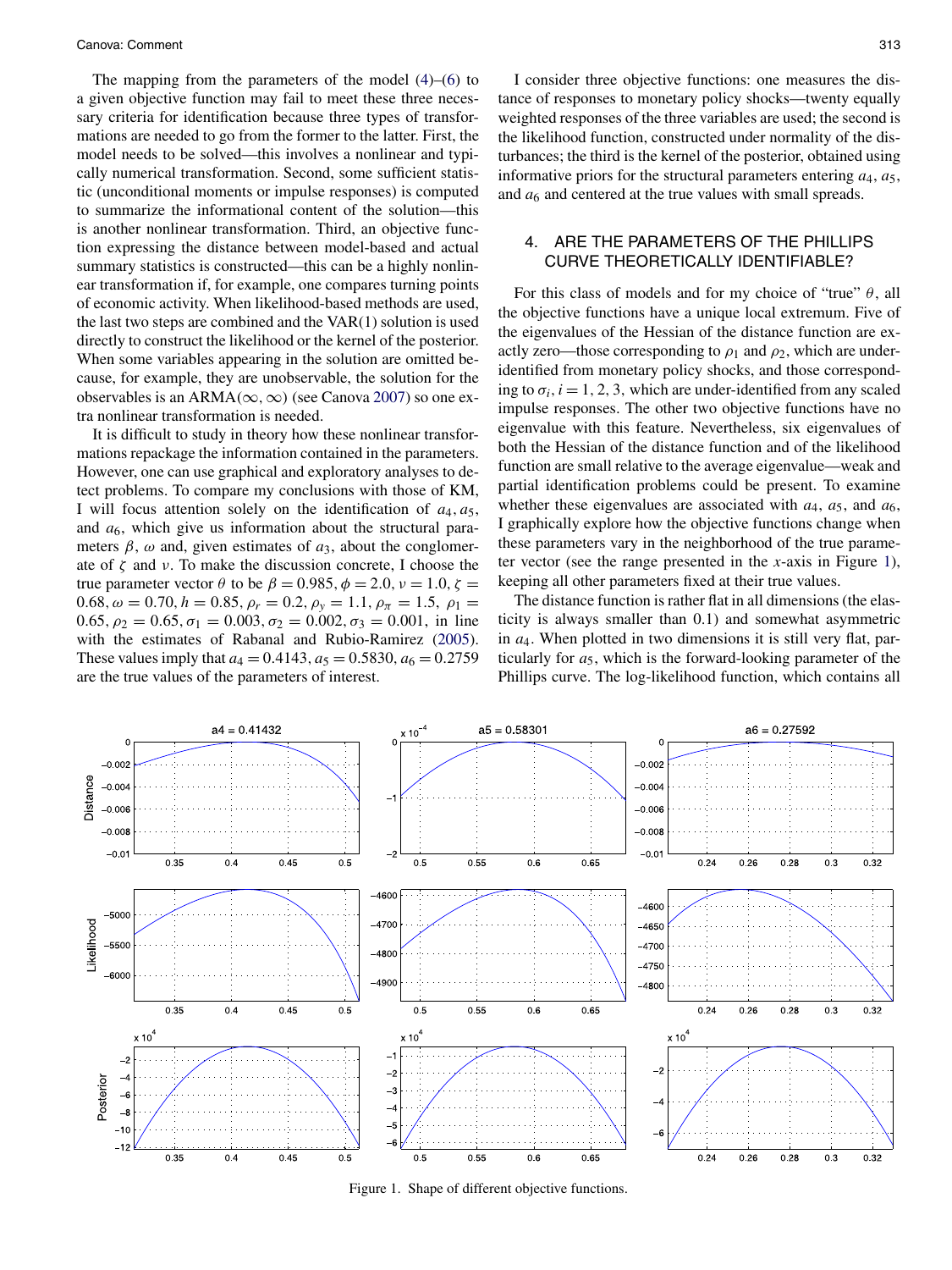<span id="page-3-0"></span>the information of the model, is better behaved except for the marked asymmetry it displays in all dimensions. When plotted in two dimensions it has sufficient curvature in both  $a_4$ ,  $a_5$  and  $a_5$ ,  $a_6$  but displays diagonal ridges— $a_4$ ,  $a_5$ , and  $a_6$  are not separately identifiable. The log posterior kernel, instead, is nicely peaked in all dimensions. Since the priors used in structural estimation are conventionally centered at calibrated values and with tight spreads—as we have done here—it is not difficult to see that the prior may determine the shape of the posterior.

These visual impressions are confirmed using the relative size of the eigenvalues of the Hessian of the objective function at the true parameters. For example, the eigenvalues of the Hessian of the distance associated with  $a_4$  and  $a_6$  are of the order of 10% of the average eigenvalue of both matrices and the one associated with  $a_5$  is smaller than 0.001% of the average eigenvalue.

In conclusion, both the distance and the likelihood functions will be unable to appropriately identify the forward-looking parameter of the Phillips curve, but for different reasons. The distance function will not work because identification of  $a_5$  is weak. The likelihood function will not work because  $a_5$  is linearly related to the other parameters of the Phillips curve.

Which mapping is responsible for these information deficiencies? The solution and moment mappings both contribute. In the solution mapping, four of the nine eigenvalues are smaller than 0.20 of the average eigenvalue, while with the moment mapping two additional eigenvalues are smaller than 0.20 of the average. Since the smallest eigenvalue of the solution mapping is the one associated with  $a<sub>5</sub>$ , identification of this parameter is difficult unless the model or the way it is solved is changed. Note that the use of higher-order approximations does not guarantee better identification properties in the population (see, e.g., Canova and Sala [2006\)](#page-4-0).

## 5. ESTIMATION

Since it is unlikely that applied investigators will spend time altering the theory or refining their numerical solution techniques, estimation methods that work when identification problems exist are needed. While KM have made it clear that identification robust methods exist in the single equation GMM literature, no procedure has been devised for likelihood-based methods. Furthermore, while impulse response matching estimators share similarities with GMM, failure to use the continuously updating weighting matrix in the estimation precludes a direct extension of the GMM results.

In this section, I first show what identification problems imply when nonidentification robust methods are used to estimate the parameters of the Phillips curve and then I use ideas of the literature that KM review to construct estimates of the parameters of interest. The punchline is that when weak and partial identification problems are present, standard methods produce erratic estimates and meaningless standard errors, even in extremely large samples. However, estimation intervals obtained by inverting the objective function are practically identical to those obtained with standard methods because the distance function is extremely flat in many dimensions (compare with Nason and Smith 2008). This is perhaps unsurprising since the distance function I use is not a robust objective function in the sense of KM.

The exercise is as follows. Given the correct model and 500 initial conditions in the neighborhood of the true parameter vector, I estimate  $a_4$ ,  $a_5$ , and  $a_6$  using a distance function that measures how far output gap, inflation, and the nominal rate responses to monetary shocks in the model are from the true ones. Figures 2 and [3](#page-4-0) present the histograms of initial and final estimates for two different choices of the true parameter vector; the



Figure 2. Histogram of initial conditions and estimates.